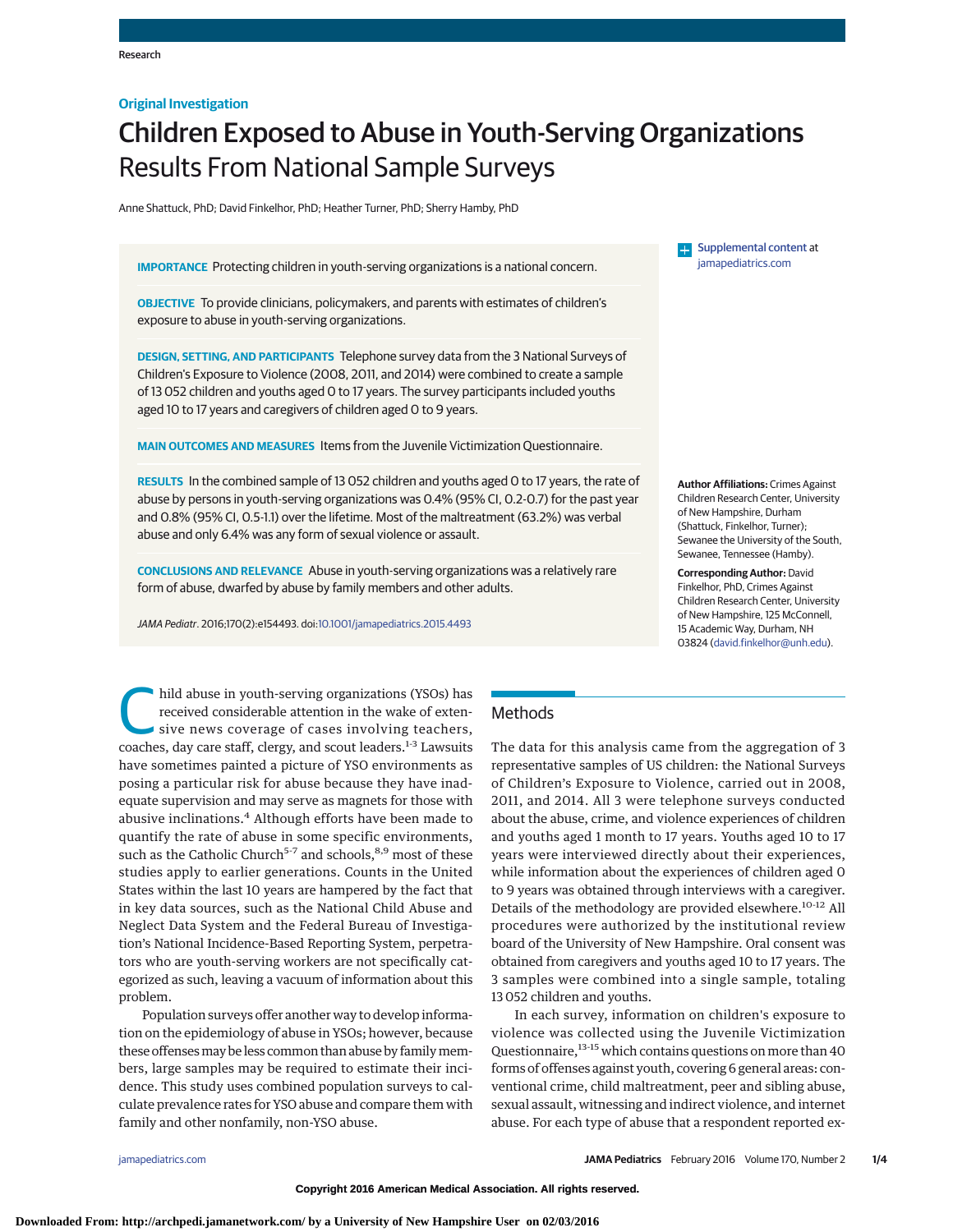periencing in his or her lifetime, a series of follow-up questions gathered additional information about the most recent exposure, including whether it occurred in the past year, who the perpetrator was, and where the abuse occurred. The questionnaire items used in this analysis were identical across all 3 survey administrations except for 2 items that were not present in 2008 because they were added to the survey in 2011.

For this analysis, only items representing physical assault, sexual abuse, verbal aggression, and neglect were included and only if they were committed by an adult from a YSO. Twenty Juvenile Victimization Questionnaire items were used to assess these abuse types (eAppendix in the [Supplement\)](http://jama.jamanetwork.com/article.aspx?doi=10.1001/jamapediatrics.2015.4493&utm_campaign=articlePDF%26utm_medium=articlePDFlink%26utm_source=articlePDF%26utm_content=jamapediatrics.2015.4493). Although cases of YSO abuse could come to attention in response to any of the 20 questions, the main questions eliciting these cases asked: "At any time in your life, did a grown-up you know touch your private parts when they shouldn't have or make you touch their private parts?" and "Did a grown-up you know force you to have sex?" (sexual abuse); "did a grown-up in your life hit, beat, kick, or physically hurt you in any way?" (physical abuse); or "did you get scared or feel really bad because grown-ups in your life called you names, said mean things to you, or said they didn't want you?" (verbal abuse). Follow-up questions asked who the perpetrator was. The survey definition of YSO worker was "a grown-up (your child/you) know(s) from some organization, such as a teacher, coach, or youth group leader." The adult's role was not broken down into any more specific categories.

## **Results**

The proportion of children and youths with exposure to any type of YSOmaltreatment was 0.8% (95% CI, 0.5-1.1) over their lifetime and 0.4% (95% CI, 0.2-0.7) in the past year (Table). This compares with rates of abuse by any family adult of 11.4% (95% CI, 10.4-12.4) over the lifetime and 5.9% (95% CI, 5.2- 6.6) in the past year. The total rate for nonfamily adult, excluding YSO adults, was 5.9% (95% CI, 5.2-6.6) for lifetime and 3.3% (95% CI, 2.8-3.9) for past year.

Breaking down the lifetime exposures into categories, sexual abuse was one of the least frequent categories, occurring in 6.4% of YSO survivors. Verbal abuse was most frequent, experienced by more than half (63.2%) of YSO survivors. Physical abuse was reported by 34.6% of survivors.

Most episodes (67%) occurred at school or daycare. They were spread across the developmental spectrum, occurring even among preschool children. Rates were somewhat higher among older than younger children. The experience of a YSO abuse in general was not disproportionate by sex, racial group, or family type, but children who had experienced such abuse had also experienced a higher mean number of adverse events in their lifetime (3.3 for YSO survivors compared with 2.0 for non-YSO survivors) (Table). Lifetime adversity was assessed using 15 questions that asked about major adverse events (eg, serious unintentional injuries or illnesses involving the child or a family member, parent imprisonment, family drug or alcohol problem, and/or parent unemployment).

#### **Key Points**

Question: How many children and youths are abused by staff associated with youth-serving organizations such as schools and religious/recreational groups?

Findings: The rate of abuse by persons in youth-serving organizations was 0.4% for the past year and 0.8% over the lifetime. Most of the maltreatment (63.2%) was verbal abuse, and only 6.4% was any form of sexual violence or assault.

Meaning: Additional attention should be put on psychological maltreatment of children in youth-serving organizations.

### **Discussion**

This analysis of national survey data on maltreatment exposure suggests that the overall rate of YSO maltreatment is modest; YSO maltreatment is dwarfed by family maltreatment and other categories of nonfamily adult abuse, which are comparatively much more common; and sexual abuse in YSOs is a small proportion of all YSO abuse and also of all sexual abuse. These conclusions are not that surprising given that most interactions in YSOs occur in the presence of multiple children and often the proximity of other adults. In addition, many YSOs have made efforts in recent years to improve training, staff selection, and implement abuseprevention programs.

However, low comparative rates of exposures to YSO sexual abuse in this survey should not be interpreted to mean that such events are rare in absolute numbers. The rate found in this analysis could translate to a population estimate of 36 000 (95% CI, 10 000-125 000) cases among the population of children and youths younger than 18 years, certainly worthy of additional prevention efforts. Levels of exposure of this magnitude are difficult to measure precisely, even with large samples like the one aggregated for this analysis. More targeted studies using cases coming to professional attention, such as the National Incidence Study of Child Abuse and Neglect, may be needed to assess change over time.

Another important finding from the study was the degree to which verbal abuse predominated in reports about YSO abuse. The fact that most abuse in YSOs was categorized as verbal abuse in this survey is a reminder that this kind of maltreatment can occur in contexts other than the home and school. Much of the current prevention training and screening within YSOs is oriented toward sexual abuse,<sup>16</sup> but YSOs may also benefit from training staff about how to recognize and prevent verbal abuse. This should include outbursts of anger, shaming, and rejecting that can cause psychological harm.

In many of the cases of YSO abuse coming to public attention, disclosure of abuse has been delayed by dozens of years, possibly suggesting that those experiencing abuse are not yet willing to reveal abuse to interviewers or parents who would pass it on to interviewers. However, it is noteworthy that the rates of abuse by family members, another difficult to disclose form of exposure, were substantially more numerous in this survey.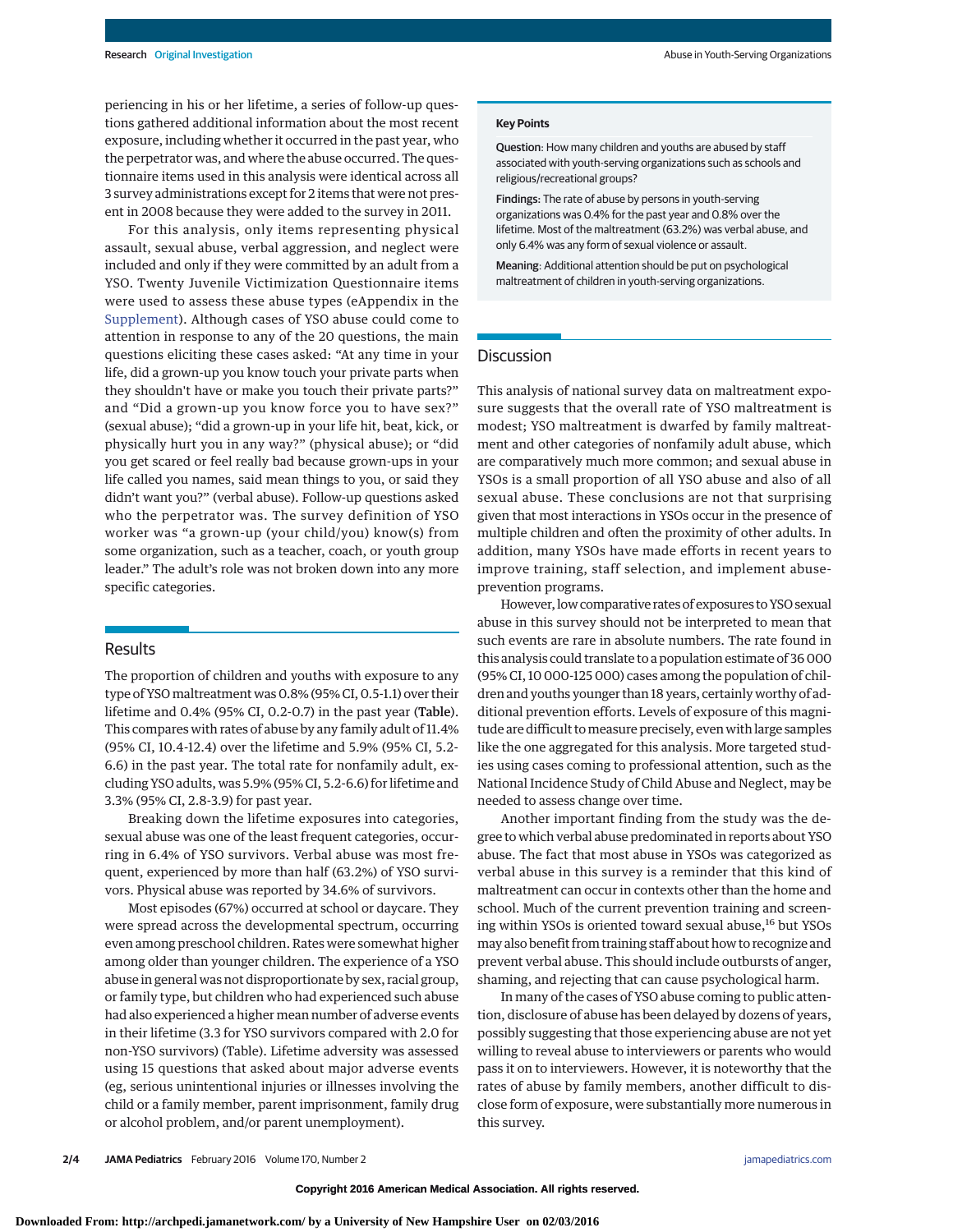| Non-YSO<br><b>YSO Survivors</b><br><b>Survivors</b><br>% (95% CI) for All<br>$(n = 105)$ ,<br>$(n = 12947)$ ,<br>$(N = 13052)$<br>No. (%)<br>No. (%)<br>Variable<br>Any YSO abuse<br>$0.8(0.5-1.1)^a$<br><b>NA</b><br>Lifetime<br><b>NA</b><br>$0.4(0.2-0.7)^{b}$<br><b>NA</b><br><b>NA</b><br>Past year<br>Any abuse by family adult<br>Lifetime<br>$11.4(10.4-12.4)^c$<br><b>NA</b><br><b>NA</b><br>5.9 $(5.2-6.6)^d$<br>Past year<br>NA<br><b>NA</b><br>Any abuse by nonfamily adult (excluding YSO)<br>Lifetime<br>5.9 $(5.2-6.7)$ <sup>e</sup><br><b>NA</b><br><b>NA</b><br>3.3 $(2.8-3.9)$ <sup>f</sup><br><b>NA</b><br><b>NA</b><br>Past year<br>Lifetime YSO survivors who experienced <sup>9</sup><br>33 (34.6)<br><b>NA</b><br>Physical assault<br>Verbal<br>70 (63.2)<br><b>NA</b><br>Sexual violence<br>5(6.4)<br><b>NA</b><br>Neglect<br>3(0.8)<br><b>NA</b><br>Location of lifetime YSO abuse incidents, %<br>9(7.9)<br><b>NA</b><br>Home<br>School/day care<br>70 (67.0)<br><b>NA</b><br>Other location<br>25(25.0)<br><b>NA</b><br>Characteristics of lifetime survivors<br>8.6 <sup>h</sup><br>10.5<br>Age, mean, y<br>Age group, y<br>$0 - 5$<br>12(22.2)<br>3219 (27.9)<br>$5 - 9$<br>19 (20.9)<br>3436 (26.6)<br>$10 - 13$<br>26(20.1)<br>2727 (21.6)<br>$14 - 17$<br>48 (36.9)<br>3565 (23.9)<br>Male<br>54 (55.0)<br>6619 (51.2)<br>Abbreviations: NA, not applicable;<br>Race/ethnicity<br>$a$ n = 105.<br>White<br>65 (56.5)<br>8505 (56.8)<br>$b$ n = 40.<br>1785 (14.6)<br><b>Black</b><br>18(11.7)<br>$c$ n = 1450.<br>Other<br>5(5.4)<br>711(7.8)<br>$d$ n = 766.<br>1946 (20.5)<br>Hispanic<br>17 (23.4)<br>$^{\rm e}$ n = 751.<br>Family structure<br>$f_{n} = 436$ .<br>2 Parent<br>67 (53.2)<br>8950 (60.8)<br><sup>g</sup> Abuse types sum to more than<br>Parent and step/partner<br>8(14.1)<br>878 (8.0)<br>100% because a single incident<br>25 (27.3)<br>could involve more than 1 type.<br>Single parent<br>2552 (26.9)<br><sup>h</sup> Significant difference between<br>Other<br>5(5.4)<br>567 (4.3)<br>YSO survivors and non-YSO<br>2.0 <sup>h</sup><br>3.3<br>Lifetime adversity score, mean<br>survivors at $P < .05$ . | Table. Rates of YSO Abuse and Characteristics of Those Who Experienced Abuse, Ages O-17 Years |  |  |                                   |
|--------------------------------------------------------------------------------------------------------------------------------------------------------------------------------------------------------------------------------------------------------------------------------------------------------------------------------------------------------------------------------------------------------------------------------------------------------------------------------------------------------------------------------------------------------------------------------------------------------------------------------------------------------------------------------------------------------------------------------------------------------------------------------------------------------------------------------------------------------------------------------------------------------------------------------------------------------------------------------------------------------------------------------------------------------------------------------------------------------------------------------------------------------------------------------------------------------------------------------------------------------------------------------------------------------------------------------------------------------------------------------------------------------------------------------------------------------------------------------------------------------------------------------------------------------------------------------------------------------------------------------------------------------------------------------------------------------------------------------------------------------------------------------------------------------------------------------------------------------------------------------------------------------------------------------------------------------------------------------------------------------------------------------------------------------------------------------------------------------------------------------------------------------------------|-----------------------------------------------------------------------------------------------|--|--|-----------------------------------|
|                                                                                                                                                                                                                                                                                                                                                                                                                                                                                                                                                                                                                                                                                                                                                                                                                                                                                                                                                                                                                                                                                                                                                                                                                                                                                                                                                                                                                                                                                                                                                                                                                                                                                                                                                                                                                                                                                                                                                                                                                                                                                                                                                                    |                                                                                               |  |  |                                   |
|                                                                                                                                                                                                                                                                                                                                                                                                                                                                                                                                                                                                                                                                                                                                                                                                                                                                                                                                                                                                                                                                                                                                                                                                                                                                                                                                                                                                                                                                                                                                                                                                                                                                                                                                                                                                                                                                                                                                                                                                                                                                                                                                                                    |                                                                                               |  |  |                                   |
|                                                                                                                                                                                                                                                                                                                                                                                                                                                                                                                                                                                                                                                                                                                                                                                                                                                                                                                                                                                                                                                                                                                                                                                                                                                                                                                                                                                                                                                                                                                                                                                                                                                                                                                                                                                                                                                                                                                                                                                                                                                                                                                                                                    |                                                                                               |  |  |                                   |
|                                                                                                                                                                                                                                                                                                                                                                                                                                                                                                                                                                                                                                                                                                                                                                                                                                                                                                                                                                                                                                                                                                                                                                                                                                                                                                                                                                                                                                                                                                                                                                                                                                                                                                                                                                                                                                                                                                                                                                                                                                                                                                                                                                    |                                                                                               |  |  |                                   |
|                                                                                                                                                                                                                                                                                                                                                                                                                                                                                                                                                                                                                                                                                                                                                                                                                                                                                                                                                                                                                                                                                                                                                                                                                                                                                                                                                                                                                                                                                                                                                                                                                                                                                                                                                                                                                                                                                                                                                                                                                                                                                                                                                                    |                                                                                               |  |  |                                   |
|                                                                                                                                                                                                                                                                                                                                                                                                                                                                                                                                                                                                                                                                                                                                                                                                                                                                                                                                                                                                                                                                                                                                                                                                                                                                                                                                                                                                                                                                                                                                                                                                                                                                                                                                                                                                                                                                                                                                                                                                                                                                                                                                                                    |                                                                                               |  |  |                                   |
|                                                                                                                                                                                                                                                                                                                                                                                                                                                                                                                                                                                                                                                                                                                                                                                                                                                                                                                                                                                                                                                                                                                                                                                                                                                                                                                                                                                                                                                                                                                                                                                                                                                                                                                                                                                                                                                                                                                                                                                                                                                                                                                                                                    |                                                                                               |  |  |                                   |
|                                                                                                                                                                                                                                                                                                                                                                                                                                                                                                                                                                                                                                                                                                                                                                                                                                                                                                                                                                                                                                                                                                                                                                                                                                                                                                                                                                                                                                                                                                                                                                                                                                                                                                                                                                                                                                                                                                                                                                                                                                                                                                                                                                    |                                                                                               |  |  |                                   |
|                                                                                                                                                                                                                                                                                                                                                                                                                                                                                                                                                                                                                                                                                                                                                                                                                                                                                                                                                                                                                                                                                                                                                                                                                                                                                                                                                                                                                                                                                                                                                                                                                                                                                                                                                                                                                                                                                                                                                                                                                                                                                                                                                                    |                                                                                               |  |  |                                   |
|                                                                                                                                                                                                                                                                                                                                                                                                                                                                                                                                                                                                                                                                                                                                                                                                                                                                                                                                                                                                                                                                                                                                                                                                                                                                                                                                                                                                                                                                                                                                                                                                                                                                                                                                                                                                                                                                                                                                                                                                                                                                                                                                                                    |                                                                                               |  |  |                                   |
|                                                                                                                                                                                                                                                                                                                                                                                                                                                                                                                                                                                                                                                                                                                                                                                                                                                                                                                                                                                                                                                                                                                                                                                                                                                                                                                                                                                                                                                                                                                                                                                                                                                                                                                                                                                                                                                                                                                                                                                                                                                                                                                                                                    |                                                                                               |  |  |                                   |
|                                                                                                                                                                                                                                                                                                                                                                                                                                                                                                                                                                                                                                                                                                                                                                                                                                                                                                                                                                                                                                                                                                                                                                                                                                                                                                                                                                                                                                                                                                                                                                                                                                                                                                                                                                                                                                                                                                                                                                                                                                                                                                                                                                    |                                                                                               |  |  |                                   |
|                                                                                                                                                                                                                                                                                                                                                                                                                                                                                                                                                                                                                                                                                                                                                                                                                                                                                                                                                                                                                                                                                                                                                                                                                                                                                                                                                                                                                                                                                                                                                                                                                                                                                                                                                                                                                                                                                                                                                                                                                                                                                                                                                                    |                                                                                               |  |  |                                   |
|                                                                                                                                                                                                                                                                                                                                                                                                                                                                                                                                                                                                                                                                                                                                                                                                                                                                                                                                                                                                                                                                                                                                                                                                                                                                                                                                                                                                                                                                                                                                                                                                                                                                                                                                                                                                                                                                                                                                                                                                                                                                                                                                                                    |                                                                                               |  |  |                                   |
|                                                                                                                                                                                                                                                                                                                                                                                                                                                                                                                                                                                                                                                                                                                                                                                                                                                                                                                                                                                                                                                                                                                                                                                                                                                                                                                                                                                                                                                                                                                                                                                                                                                                                                                                                                                                                                                                                                                                                                                                                                                                                                                                                                    |                                                                                               |  |  |                                   |
|                                                                                                                                                                                                                                                                                                                                                                                                                                                                                                                                                                                                                                                                                                                                                                                                                                                                                                                                                                                                                                                                                                                                                                                                                                                                                                                                                                                                                                                                                                                                                                                                                                                                                                                                                                                                                                                                                                                                                                                                                                                                                                                                                                    |                                                                                               |  |  |                                   |
|                                                                                                                                                                                                                                                                                                                                                                                                                                                                                                                                                                                                                                                                                                                                                                                                                                                                                                                                                                                                                                                                                                                                                                                                                                                                                                                                                                                                                                                                                                                                                                                                                                                                                                                                                                                                                                                                                                                                                                                                                                                                                                                                                                    |                                                                                               |  |  |                                   |
|                                                                                                                                                                                                                                                                                                                                                                                                                                                                                                                                                                                                                                                                                                                                                                                                                                                                                                                                                                                                                                                                                                                                                                                                                                                                                                                                                                                                                                                                                                                                                                                                                                                                                                                                                                                                                                                                                                                                                                                                                                                                                                                                                                    |                                                                                               |  |  |                                   |
|                                                                                                                                                                                                                                                                                                                                                                                                                                                                                                                                                                                                                                                                                                                                                                                                                                                                                                                                                                                                                                                                                                                                                                                                                                                                                                                                                                                                                                                                                                                                                                                                                                                                                                                                                                                                                                                                                                                                                                                                                                                                                                                                                                    |                                                                                               |  |  |                                   |
|                                                                                                                                                                                                                                                                                                                                                                                                                                                                                                                                                                                                                                                                                                                                                                                                                                                                                                                                                                                                                                                                                                                                                                                                                                                                                                                                                                                                                                                                                                                                                                                                                                                                                                                                                                                                                                                                                                                                                                                                                                                                                                                                                                    |                                                                                               |  |  |                                   |
|                                                                                                                                                                                                                                                                                                                                                                                                                                                                                                                                                                                                                                                                                                                                                                                                                                                                                                                                                                                                                                                                                                                                                                                                                                                                                                                                                                                                                                                                                                                                                                                                                                                                                                                                                                                                                                                                                                                                                                                                                                                                                                                                                                    |                                                                                               |  |  |                                   |
|                                                                                                                                                                                                                                                                                                                                                                                                                                                                                                                                                                                                                                                                                                                                                                                                                                                                                                                                                                                                                                                                                                                                                                                                                                                                                                                                                                                                                                                                                                                                                                                                                                                                                                                                                                                                                                                                                                                                                                                                                                                                                                                                                                    |                                                                                               |  |  |                                   |
|                                                                                                                                                                                                                                                                                                                                                                                                                                                                                                                                                                                                                                                                                                                                                                                                                                                                                                                                                                                                                                                                                                                                                                                                                                                                                                                                                                                                                                                                                                                                                                                                                                                                                                                                                                                                                                                                                                                                                                                                                                                                                                                                                                    |                                                                                               |  |  |                                   |
|                                                                                                                                                                                                                                                                                                                                                                                                                                                                                                                                                                                                                                                                                                                                                                                                                                                                                                                                                                                                                                                                                                                                                                                                                                                                                                                                                                                                                                                                                                                                                                                                                                                                                                                                                                                                                                                                                                                                                                                                                                                                                                                                                                    |                                                                                               |  |  |                                   |
|                                                                                                                                                                                                                                                                                                                                                                                                                                                                                                                                                                                                                                                                                                                                                                                                                                                                                                                                                                                                                                                                                                                                                                                                                                                                                                                                                                                                                                                                                                                                                                                                                                                                                                                                                                                                                                                                                                                                                                                                                                                                                                                                                                    |                                                                                               |  |  |                                   |
|                                                                                                                                                                                                                                                                                                                                                                                                                                                                                                                                                                                                                                                                                                                                                                                                                                                                                                                                                                                                                                                                                                                                                                                                                                                                                                                                                                                                                                                                                                                                                                                                                                                                                                                                                                                                                                                                                                                                                                                                                                                                                                                                                                    |                                                                                               |  |  |                                   |
|                                                                                                                                                                                                                                                                                                                                                                                                                                                                                                                                                                                                                                                                                                                                                                                                                                                                                                                                                                                                                                                                                                                                                                                                                                                                                                                                                                                                                                                                                                                                                                                                                                                                                                                                                                                                                                                                                                                                                                                                                                                                                                                                                                    |                                                                                               |  |  |                                   |
|                                                                                                                                                                                                                                                                                                                                                                                                                                                                                                                                                                                                                                                                                                                                                                                                                                                                                                                                                                                                                                                                                                                                                                                                                                                                                                                                                                                                                                                                                                                                                                                                                                                                                                                                                                                                                                                                                                                                                                                                                                                                                                                                                                    |                                                                                               |  |  |                                   |
|                                                                                                                                                                                                                                                                                                                                                                                                                                                                                                                                                                                                                                                                                                                                                                                                                                                                                                                                                                                                                                                                                                                                                                                                                                                                                                                                                                                                                                                                                                                                                                                                                                                                                                                                                                                                                                                                                                                                                                                                                                                                                                                                                                    |                                                                                               |  |  | YSO, youth-serving organizations. |
|                                                                                                                                                                                                                                                                                                                                                                                                                                                                                                                                                                                                                                                                                                                                                                                                                                                                                                                                                                                                                                                                                                                                                                                                                                                                                                                                                                                                                                                                                                                                                                                                                                                                                                                                                                                                                                                                                                                                                                                                                                                                                                                                                                    |                                                                                               |  |  |                                   |
|                                                                                                                                                                                                                                                                                                                                                                                                                                                                                                                                                                                                                                                                                                                                                                                                                                                                                                                                                                                                                                                                                                                                                                                                                                                                                                                                                                                                                                                                                                                                                                                                                                                                                                                                                                                                                                                                                                                                                                                                                                                                                                                                                                    |                                                                                               |  |  |                                   |
|                                                                                                                                                                                                                                                                                                                                                                                                                                                                                                                                                                                                                                                                                                                                                                                                                                                                                                                                                                                                                                                                                                                                                                                                                                                                                                                                                                                                                                                                                                                                                                                                                                                                                                                                                                                                                                                                                                                                                                                                                                                                                                                                                                    |                                                                                               |  |  |                                   |
|                                                                                                                                                                                                                                                                                                                                                                                                                                                                                                                                                                                                                                                                                                                                                                                                                                                                                                                                                                                                                                                                                                                                                                                                                                                                                                                                                                                                                                                                                                                                                                                                                                                                                                                                                                                                                                                                                                                                                                                                                                                                                                                                                                    |                                                                                               |  |  |                                   |
|                                                                                                                                                                                                                                                                                                                                                                                                                                                                                                                                                                                                                                                                                                                                                                                                                                                                                                                                                                                                                                                                                                                                                                                                                                                                                                                                                                                                                                                                                                                                                                                                                                                                                                                                                                                                                                                                                                                                                                                                                                                                                                                                                                    |                                                                                               |  |  |                                   |
|                                                                                                                                                                                                                                                                                                                                                                                                                                                                                                                                                                                                                                                                                                                                                                                                                                                                                                                                                                                                                                                                                                                                                                                                                                                                                                                                                                                                                                                                                                                                                                                                                                                                                                                                                                                                                                                                                                                                                                                                                                                                                                                                                                    |                                                                                               |  |  |                                   |
|                                                                                                                                                                                                                                                                                                                                                                                                                                                                                                                                                                                                                                                                                                                                                                                                                                                                                                                                                                                                                                                                                                                                                                                                                                                                                                                                                                                                                                                                                                                                                                                                                                                                                                                                                                                                                                                                                                                                                                                                                                                                                                                                                                    |                                                                                               |  |  |                                   |
|                                                                                                                                                                                                                                                                                                                                                                                                                                                                                                                                                                                                                                                                                                                                                                                                                                                                                                                                                                                                                                                                                                                                                                                                                                                                                                                                                                                                                                                                                                                                                                                                                                                                                                                                                                                                                                                                                                                                                                                                                                                                                                                                                                    |                                                                                               |  |  |                                   |
|                                                                                                                                                                                                                                                                                                                                                                                                                                                                                                                                                                                                                                                                                                                                                                                                                                                                                                                                                                                                                                                                                                                                                                                                                                                                                                                                                                                                                                                                                                                                                                                                                                                                                                                                                                                                                                                                                                                                                                                                                                                                                                                                                                    |                                                                                               |  |  |                                   |
|                                                                                                                                                                                                                                                                                                                                                                                                                                                                                                                                                                                                                                                                                                                                                                                                                                                                                                                                                                                                                                                                                                                                                                                                                                                                                                                                                                                                                                                                                                                                                                                                                                                                                                                                                                                                                                                                                                                                                                                                                                                                                                                                                                    |                                                                                               |  |  |                                   |

One other limitation of this survey was that it did not have any screening questions that specifically asked about abuse by YSO staff. Instead, YSO abuse was were identified using more general abuse questions, including some on abuse by adults and caregivers, and a follow-up question asking for more specifics on perpetrator identity. A more targeted YSO question may have elicitedmore episodes. Narrative descriptions of episodes might have also identified more offenders who could have been classified as YSO connected. In addition, perpetrator identity in our protocol only asked about the most recent experience for children who had more than 1 of that type of episode. This could alsomean that some YSO experiences were not counted. This would be less true, however, for the less frequent kinds of episodes, such as sexual abuse, that tended not to have happened with multiple perpetrators.

# **Conclusions**

This analysis suggests that maltreatment of children and youth in YSOs is a problem, but not nearly as much as maltreatment in the family. It is important that publicity about cases that